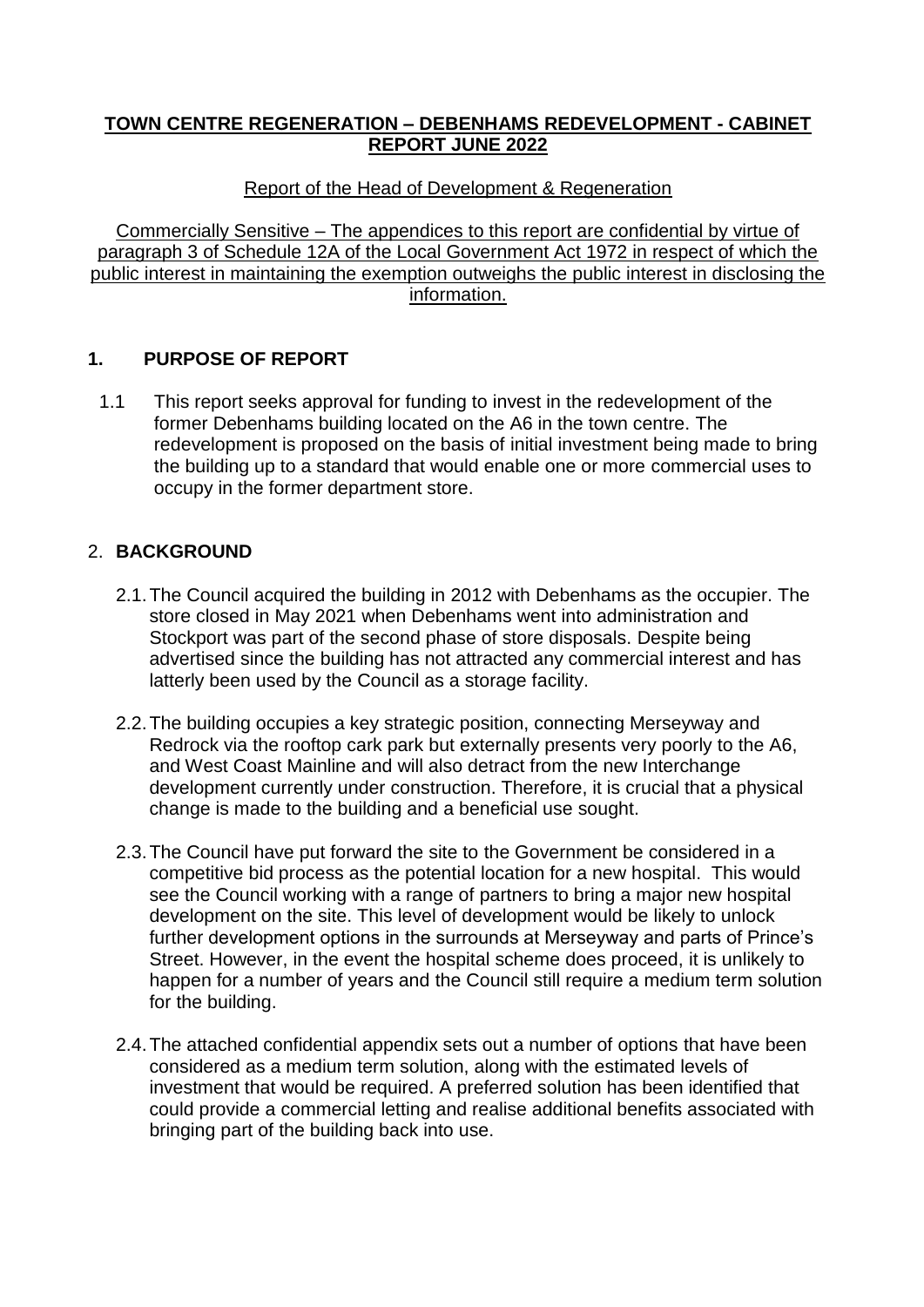- 3.1.Stockport Council has taken a proactive approach to attempt to address the challenges and gradual decline in the town that has been caused by a variety of factors combing over time. These include the advent of out of town shopping centres, the 2008 economic recession, the ever increasing prevalence of internet shopping, and more recently the COVID -19 pandemic
- 3.2.Stockport is starting to be seen and regarded as an example of how informed local authority investment in key areas can begin a transformation of fortunes of the wider town. The investment in development projects inherently contains risk but the decisions based on prudent independent advice and financial modelling have contributed to real tangible improvements and economic benefits.
- 3.3.Completed projects that demonstrate the Council's successful investment are:
	- o Stockport Exchange first three phases comprising 1,000 space multi-storey car park, 115 bed Holiday Inn Express, and c.120,000 sqft Grade A office across two new high quality buildings, significant public realm improvements.
	- o The modern light industrial estate at Aurora, fully let, providing 145,000 sq ft space across 10 units.
	- o The development of Redrock with The Light Cinema along with associated public realm improvements.
	- o The Marketplace developed as a new food and beverage destination
	- o Working to secure funding with Glenbrook to redevelop the former M&S building
- 3.4.The former Debenhams building is located in a prominent position on the A6 in the heart of the Town centre. The building connects to both Merseyway and Redrock through the rooftop car park with the main entrance presenting onto Mersey Square.
- 3.5.The large floor-plate of the building provides an opportunity, subject to reconfiguration and refurbishment, to deliver a number of uses.
- 3.6.Significant work has been done to understand the costs of works required to the building to facilitate a commercial letting that would act as a 'medium-term' solution. Further details of the proposed uses and the investment required are contained in confidential appendix 1.
- 3.7.The redevelopment of the former Debenhams building would reinforce the message to the market that Stockport is a desirable location. The additional footfall and positive PR generated by the redevelopment would help to boost the local economy and would demonstrate Stockport's determination to find new uses for the three former department stores that are located in the town centre.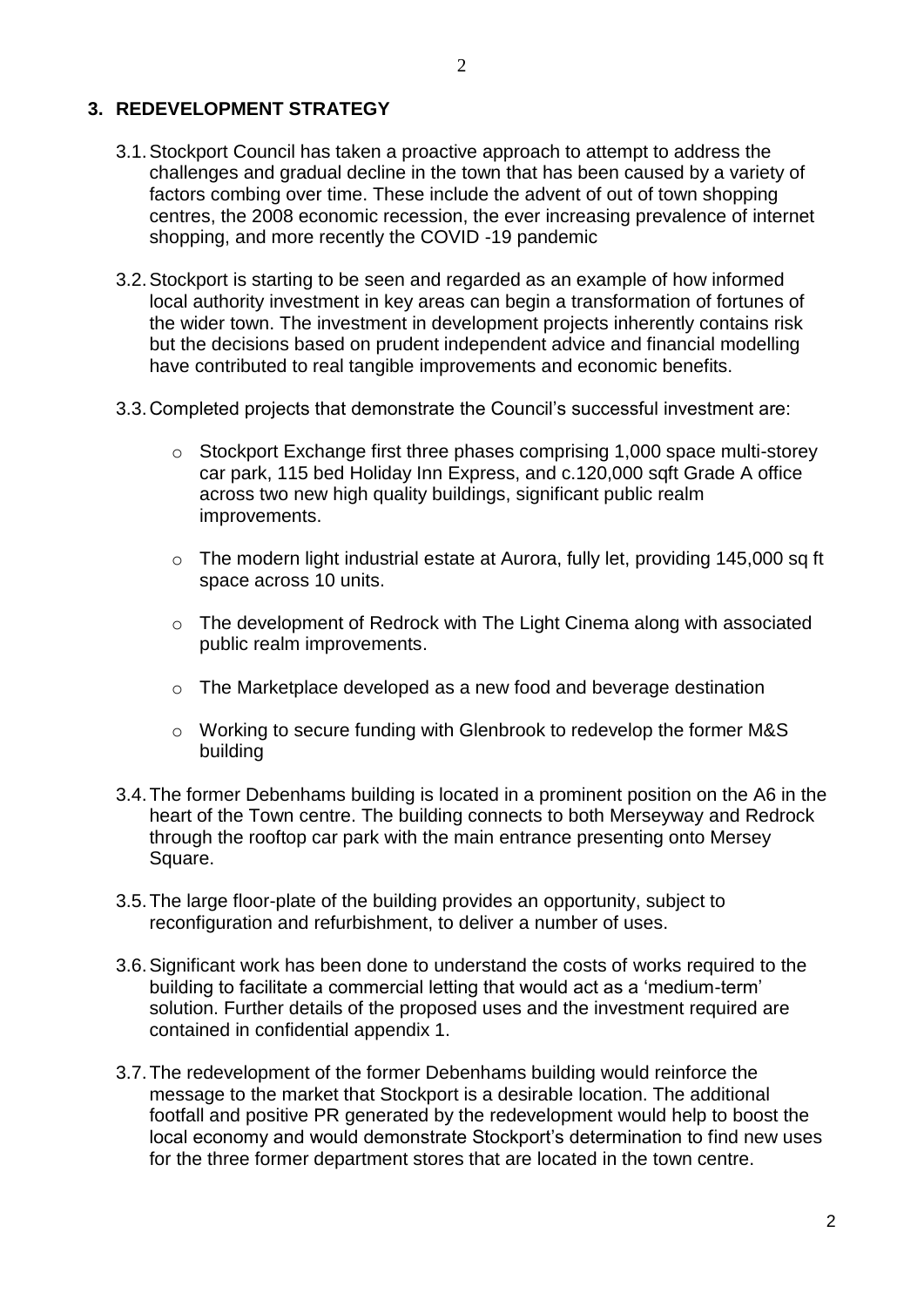#### **4. REDEVELOPMENT OPTIONS**

4.1.The attached confidential appendices provide details of the options being considered for the building. The potential uses have been set out along with the likely investment required to attract commercial lettings.

3

- 4.2.The Council's preferred option would be to redevelop the building to enable a commercial letting/s to be secured. Confidential appendix 1 sets out the preferred use for the building and the level of investment required now to support attempts to secure a letting.
- 4.3.The initial investment sought in this report would enable the Council to undertake works to part of the building to test, demonstrate and prove the demand for the uses set out in the appendix. Should the occupational demand manifest into prolonged and additional letting requirements then further investment to capitalise on this would be sought to redevelop more of the floorspace. The concept of uses set out in confidential appendix 1 could be applicable across different site in the Town centre and beyond.
- 4.4.It is proposed that a prudent use of reserves would be applicable at this stage to undertake the initial works to assess the success of the intervention and future demand. Should this prove successful then further requests for investment to redevelop more of the building could be made to Cabinet.
- 4.5.A plan showing how the building could be refurbished is contained in confidential appendix 3.
- 4.6.A programme showing key milestones for the redevelopment is contained in confidential appendix 2. It is anticipated that work will start later this year to redevelop the building with marketing of the opportunities commencing through the Council's agents.

#### **5. RISKS**

- 5.1.Currently the vacant building has significant holding costs. These empty property costs are an ongoing call on resources with no return. The building contributes little to the streetscape and provides no animation at this strategic location in the town. It is likely that the building will continue to deteriorate without investment and will contribute to additional maintenance costs as faults with the building are managed. Redevelopment and the securing of a letting for all or part of the building would mitigate against an increase in the holding costs and provide more animation in the location.
- 5.2.Despite a number of recent and historic surveys and information about the building structure, risks remain around the overall condition of the building and what issues may be found as construction works are undertaken. The limited scope of the proposed intervention should be able to work within the existing condition of the structure to provide the refurbishment required.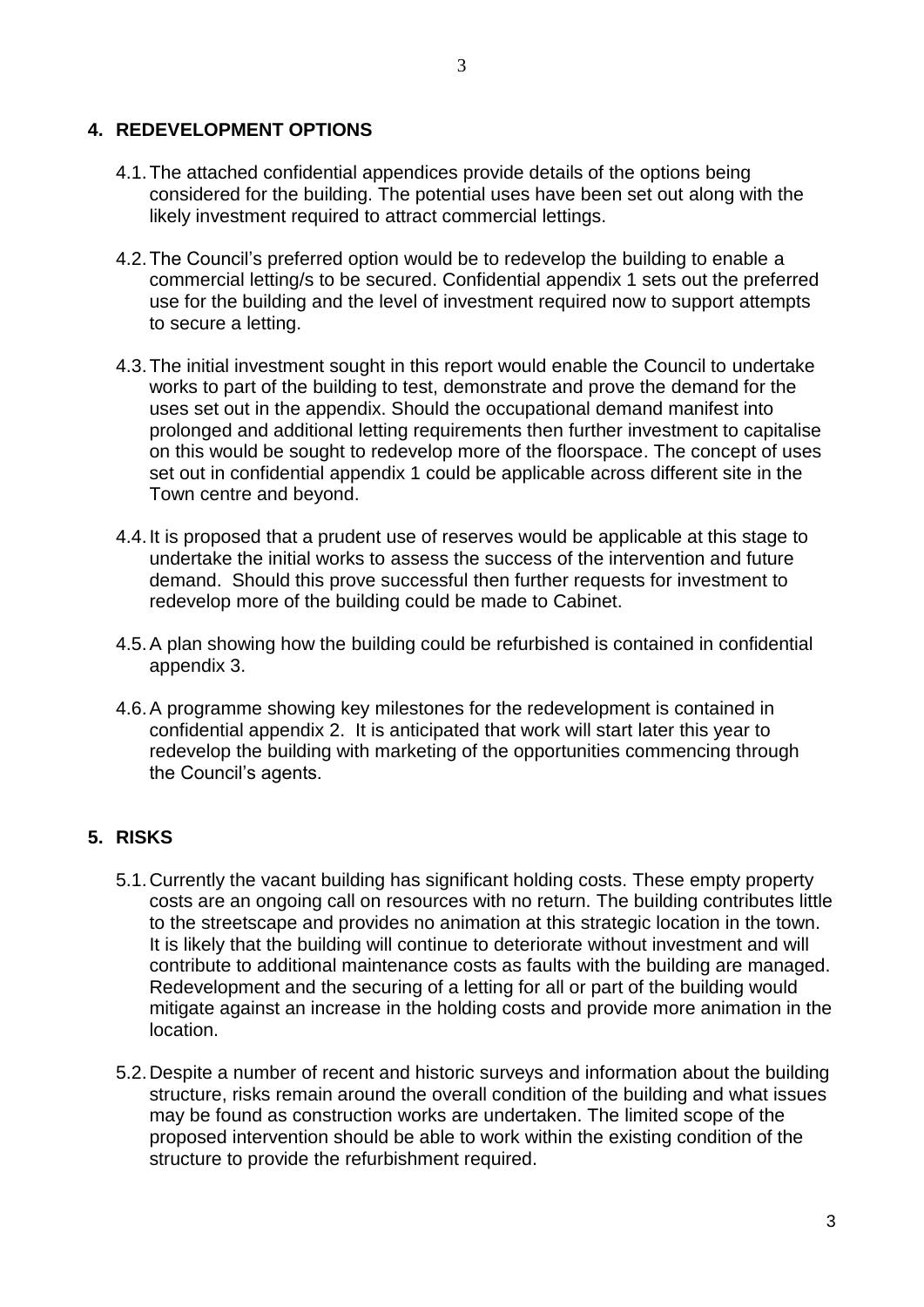- 5.3.There is a prevalent risk of inflation in all capital projects at present. The works proposed would be internal works and requirement for construction materials, which are a key driver of build cost inflation, are mainly limited to internal fit out aspects.
- 5.4.The key commercial risks for the project centre on the demand from users for the building. As set out in the confidential appendix 1 market testing has been undertaken to identify potential users and strategic negotiations at a Greater Manchester level have been encouraging in relation to potential demand. The Council is confident that given the prominence and location of the building occupational uses for a 5 – 10 year period can be found.
- 5.5.A full risk register can be found in confidential appendix 2

### **6. FINANCIAL IMPLICATIONS**

- 6.1.The Council acquired the former Debenhams building in 2012. The closure of the department store and the requirements to develop a medium and long term use for the site will require a review of Treasury Management provisions for the building.
- 6.2.Currently the vacant building has significant holding costs. The empty property costs contribute to a negative capital value on the property. The aim of the proposed investment would be to improve the value of the asset, even to a small degree, whilst realising the ancillary benefits that the strategic redevelopment and letting of the building would bring in terms of activation.
- 6.3.It should be noted that the proposed works to the building will require capital outlay. The initial cost of this is set out in detail in confidential appendix 2. In future further investment in the building may be required to secure additional letting and a solution for the building in the medium term. This capital outlay has not been included in the Capital Programme and will require the use of reserves.
- 6.4.The proposed uses and likely returns for each have been considered on a medium term, i.e. 5-7 year basis. Financial modelling demonstrates that the investment should make a small return during this timeframe.
- 6.5.The council have been very successful at recent Government funding rounds. Recent bids for schemes such as Stockport Exchange Phase 4, Stok, Stockroom and the Innovation Centre have leveraged in significant amounts of external funding on the back of match funding by the Council or partners. A proposed bid for Levelling Up Fund Round 2 will include the former Debenhams and enable a more flexible model to be adopted in terms of investment and return. The deadline for the submission of this bid is the end of July 2022. Should the bid be successful it would support a more comprehensive redevelopment of the site, and the investment sought in this report would represent match funding by the Council.

### 7. **LEGAL IMPLICATIONS**